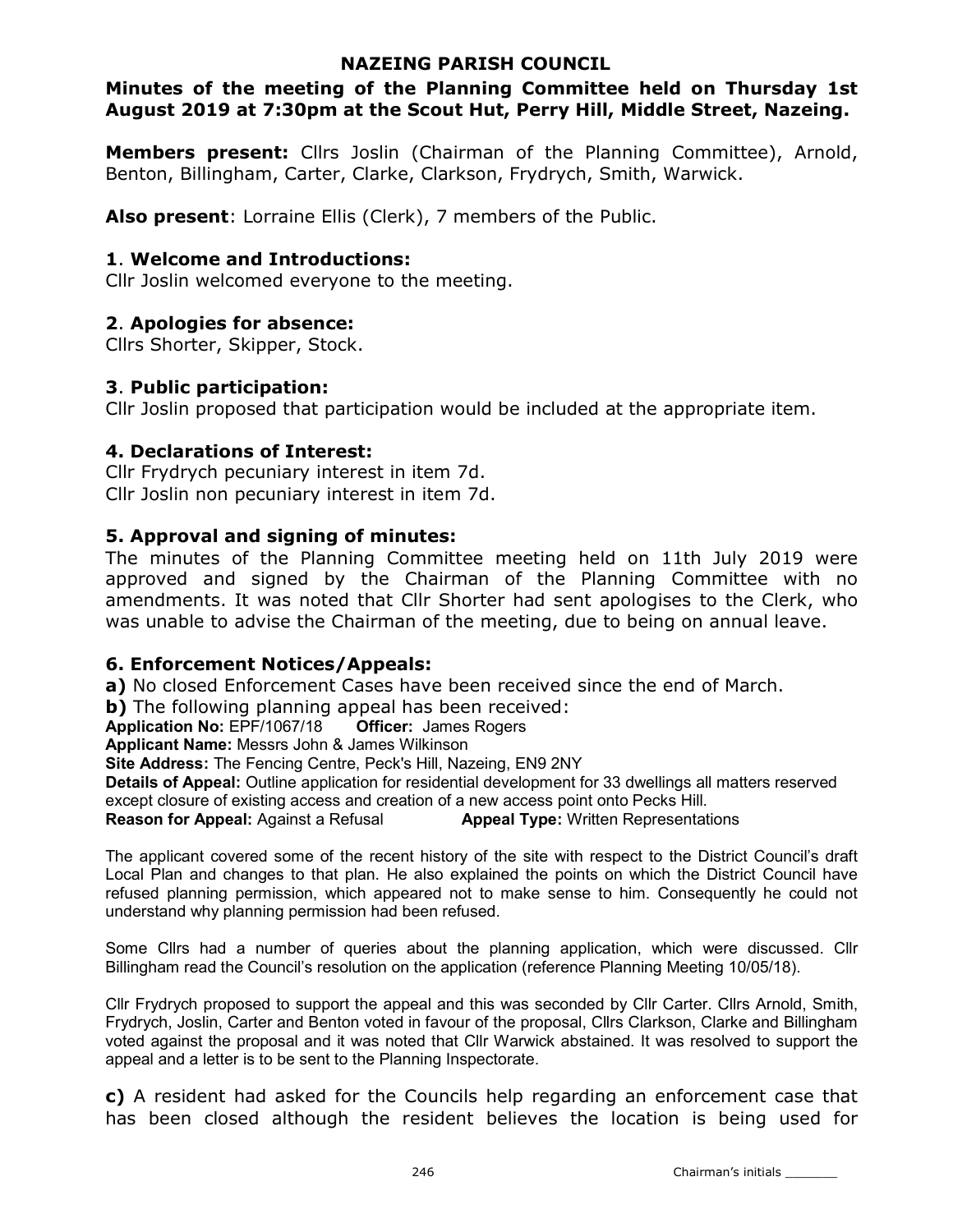purposes that are not on the granted permission. At the meeting, the resident has asked that his request for help is withdrawn.

# **7. Planning Applications:** The following applications were considered:<br>(a) Application No: EPF/1643/19 **CLD** Officer: Francis Saayeng

(a) Application No: EPF/1643/19 CLD Officer: Francis Saayeng Applicant Name: Mr S Cuffaro Location: Lakeside Nursery, Paynes Lane, Nazeing, Waltham Abbey, EN9 2EU

Proposal: Application for a Lawful Development Certificate for Existing use of part of buildings A & B as dwelling houses.

Cllr Frydrych explained the layout and details of the site, covering aspects of both items 7a and 7b.

#### Resolved – no objection provided that credible evidence of residential use for the required number of years is submitted by the applicant.

(b) Application No: EPF/1644/19 Officer: Sukhvinder Dhadwar Applicant Name: Mr S Cuffaro Location: Lakeside Nursery, Paynes Lane, Nazeing, Waltham Abbey, EN9 2EU

Proposal: Change of Use of part of the existing building and extension of building to create x2 no. dwellings (Units C & D) for Nursery workers and the provision of amenity space.

#### Resolved – no objection providing

i) The caravan presently on the site is removed on completion of the proposed development, ii) Amenity space is provided for the nursery workers, iii) If permission is granted a condition is imposed that the x2 no. dwellings are only used for workers

employed by the nursery,

iv) If the accommodation becomes a house in multiple occupation (HMO), the applicant / landlord must comply with all statutory obligations.

(c) Application No: EPF/1626/19 Officer: Francis Saayeng Applicant Name: Mr Costas Nicolaou Location: Valley View, Waltham Road, Nazeing, Waltham Abbey, EN9 2LU

Proposal: Proposed double storey side/rear extension, front porch extension, first floor front bay extensions & a loft conversion with roof lights.

#### Resolved – no objection.

(d) Application No: EPF/1659/19 Officer: Alastair Prince Applicant Name: Mr Mark Frydrych Location: Tanglewood Lodge, Hoe Lane, Nazeing, EN9 2RJ

Proposal: Single storey rear extension to the existing annexe.

It was noted that Cllrs Joslin and Frydrych left the meeting for the duration of the discussion on this planning application.

#### Resolved – no objection.

(e) Application No: EPF/1685/19 Officer: Zara Seelig Applicant Name: Mr P Milazzo Location: Leaside Industrial Park (Former Sedge Gate Nursery), Sedge Green, Nazeing, Waltham Abbey, EN9 2PA

Proposal: Retention of x2 no. caravans for residential occupation.

Cllr Frydrych explained the layout of the site and that from a safety aspect, it seemed reasonable to move the caravans to the proposed new location.

Cllr Billingham had investigated the previous planning history of the site which states that the caravans are for workers of the site and that there is no longer a nursery on this site.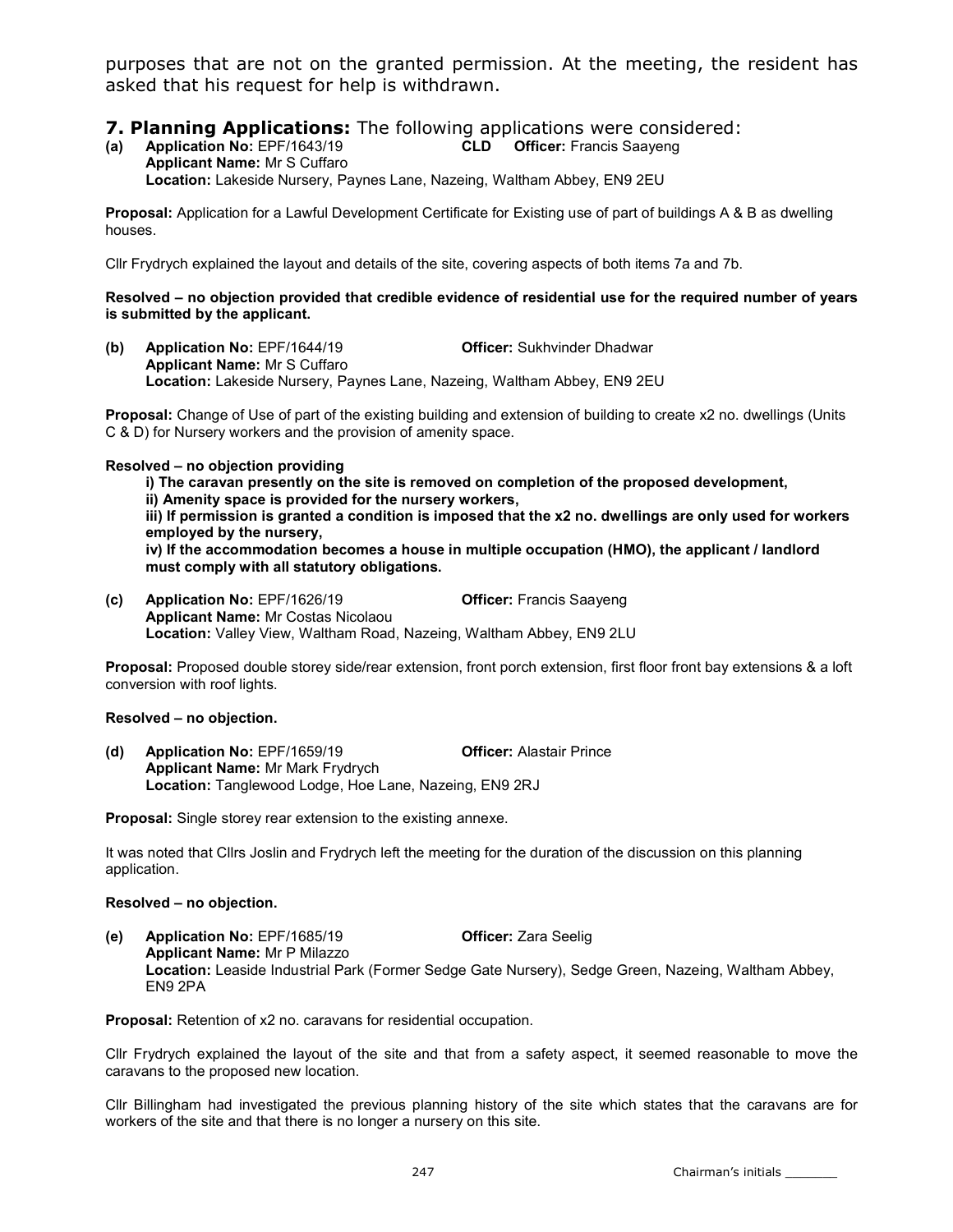The applicant explained he was finding it difficult to obtain workers to work on his nursery and there is a need to provide accommodation.

Another resident believed that the caravans are not used for nursery workers.

Cllr Frydrych proposed no objection to the application but if permission is granted a condition is imposed that the x2 no. caravans are only used for workers employed by the nursery which is in common ownership with the site. This was seconded by Cllr Clarkson.

Cllrs Arnold, Carter, Clarkson, Frydrych, Joslin and Smith voted in favour of the proposal, Cllrs Billingham and Clarke voted against the proposal and it was noted that Cllr Warwick abstained.

#### Resolved – no objection provided that if permission is granted a condition is imposed that the x2 no. caravans are only used for workers employed by the nursery which is in common ownership with the site.

This is provided for information only, EFDC cannot accept comments on this application.<br>(f) Application No: EPF/1737/19 TPX Officer: Julie Cottrell

(f) Application No: EPF/1737/19 TPX Officer: Julie Cottrell Applicant Name: Mrs Bowler Location: Kormakitis, Belchers Lane, Nazeing, Waltham Abbey, EN9 2SA

Proposal: Nazeing & South Roydon Conservation Area. 29 x Leyland Cypress - Fell.

Resolved – the Parish Council requests that the application is referred to the District's Tree Officer in order to ensure that there is no option but to fell the 29 trees.

#### 8. Correspondence:

a) Notification has been received that the Secretary of State has refused the planning application for the Incinerator at Ratty's Lane, Hoddesdon. DJ

Cllr Frydrych proposed that on behalf of the residents of Nazeing, to thank Cllrs Clarke & Joslin for all their time and effort that was spent on the Public Inquiry.

Cllr Joslin highlighted some points from the report. Unfortunately, the Inspector found that the need for the development outweighed all objections including the visual impact. The Inspector recommended permission for the application. However the decision of the Secretary of State was that the application was refused, the reason being that the proposed arrangements for the flow of traffic is Ratty's Lane are unacceptable. It is open to the applicant to submit an appeal, but, it is understood that the applicant may be investigating alternative site/s.

b) Notification has been received from Epping Forest Community Transport that the application to vary the C392 route into Harlow has been accepted, from 02/09/19.

c) Nazeing Bridge Road Closure 25/07/19 to 21/08/19. To provide an update. SC Cllr Clarke advised Cllrs of her communication with Hertfordshire Highways, Essex Highways and County Cllr Jackson since the closure of New Nazeing Road at the Glassworks Nazeing Bridge. An alternative diversion route suggested by Cllr Stock was supported by the Parish Council and County Cllr Jackson with some conditions. Hertfordshire Highways rejected this in favour of a one way route via Old Nazeing Road. Unfortunately, since this has been in place, various incidents of motorists ignoring the traffic signage and confrontational behaviour amongst the public was causing Hertfordshire Highways to seriously consider a full closure of Old Nazeing Road at the Railway bridge right turn.

Cllr Warwick to draft a letter, to be sent by the Clerk to both Essex and Hertfordshire Highways, to address the concerns about the road works and the poor communication to Essex residents & the Parish Council, particularly to hopefully improve communication for any future road works. Action Cllr Warwick & the Clerk.

d) Nazeing Glassworks Estate Redevelopment. The request for a presentation on the redevelopment at a future meeting was considered, however, it was resolved to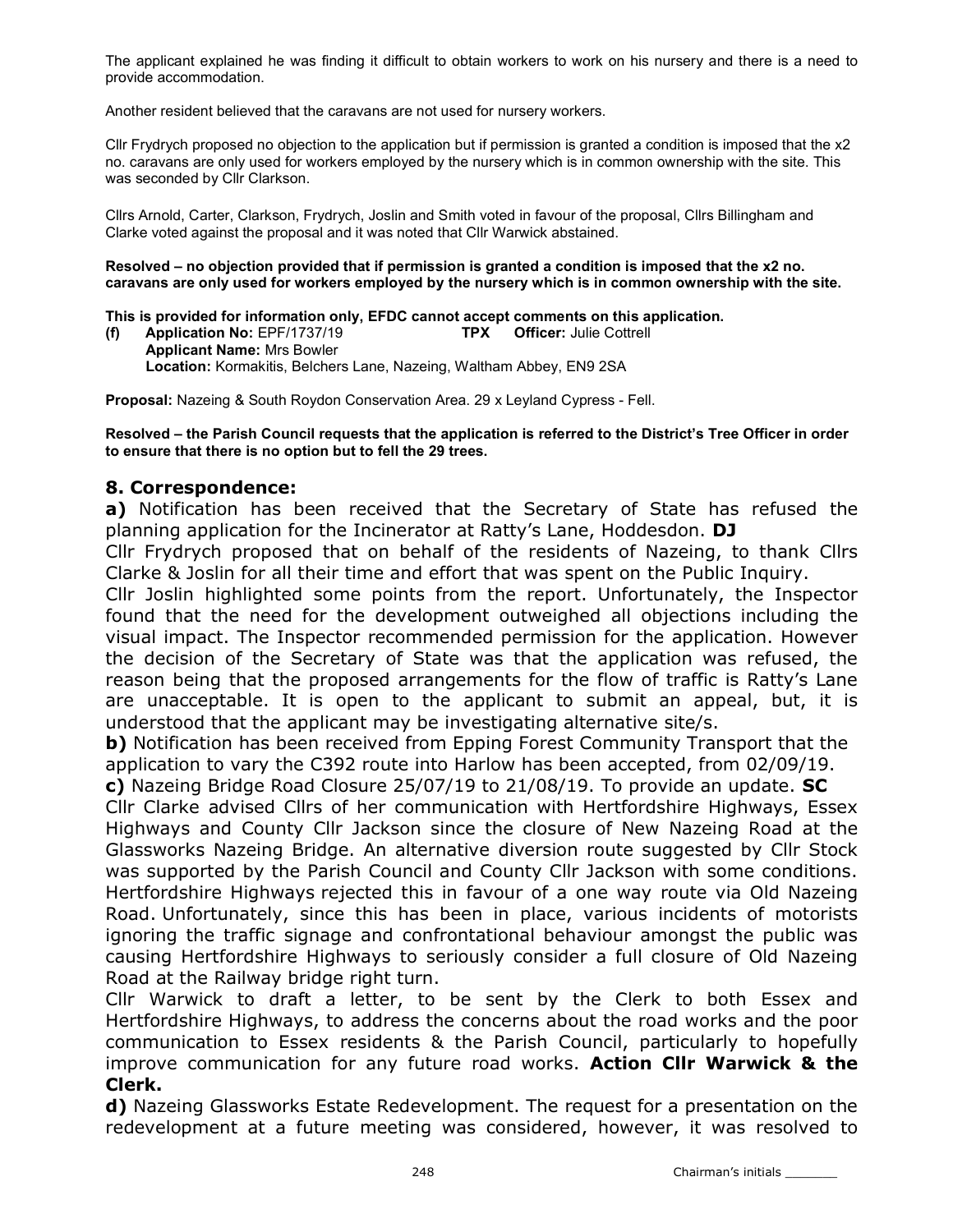decline and to invite the applicant to speak at the meeting when the planning application is to be considered by the Council.

It was noted that Cllr Frydrych departed from the Council meeting at this point.

## 9. Financial Matters:

a) The payment of  $E$ 450 to Amanda Palumbo for the annual maintenance and the overhaul of the website was retrospectively approved by the Council.

b) The street light on Old Nazeing Road at the junction with Green Lane was reported as faulty and may have been hit by lightning. It was resolved to retrospectively approve the replacement of this street light at a cost of  $£389 + VAT$ , as the light was irreparable. It will also be investigated if it is possible to claim against UK Power Network, as A&J Lighting reported a power surge to the light fitting.

c) There was concern that the new Council noticeboard was leaking. This has been reported by the Clerk, but she was unsure if it had been resolved. Payment to be held until Boldens Signs have confirmed that the noticeboard has or will be fixed. It was resolved to authorise:

i) Payments totalling £6,741.84 includes Boldens Signs payment, with above caveat. ii) Transfer of £7,000 between bank accounts.

The Financial Summary for July 2019 was approved and signed by the Chairman of the Planning Committee. It was noted Cllrs Joslin & Carter will set up & approve direct credits this month. Action Cllrs Joslin & Carter.

d) It was resolved to replace the street light outside Oak Lodge, Western Road at a  $cost$  of  $£389 + VAT$ , as the light is irreparable. The work to be scheduled when other street lights need investigating to avoid an additional call out charge.

e) It was resolved to approve the quote of  $£35$  to cut the thistles on the allotments near to the public footpath, following a complaint received from a resident.

## 10. Presentation of Planning Applications/Appeals. SC

Cllr Joslin advised that previously, Cllr Billingham had produced a presentation on the planning applications which was displayed at the Council meetings but she has been unable to do so recently. Cllr Clarke stated that some Councils have a presentation produced by the Clerk and then this is displayed at the meeting. The other option is to access the Epping Forest District Council's website, as had been done prior to Cllr Billingham's planning presentation.

Cllr Joslin proposed that the EFDC's website is used to display planning applications at the meeting, as has been done in the past. The proposal was seconded by Cllr Carter. Four Cllrs voted in favour of the proposal and four Cllrs voted against the proposal. As it was a tie, the Chairman accordingly used his casting vote and the proposal was agreed. It was resolved to use the EFDC's website to display planning applications and to use a dongle device if the meeting venue does not have Wi-Fi.

Cllr Joslin advised that items 11 and 12 should be considered at Full Council meeting, as they are not matters for consideration according to the Terms of Reference of the Planning committee. Terms of Reference of the Planning committee to be circulated to all Cllrs.

# 11. Venue for Future Council Meetings. SC

To consider three proposals that either i) All Council meetings are held at St Giles Hall or